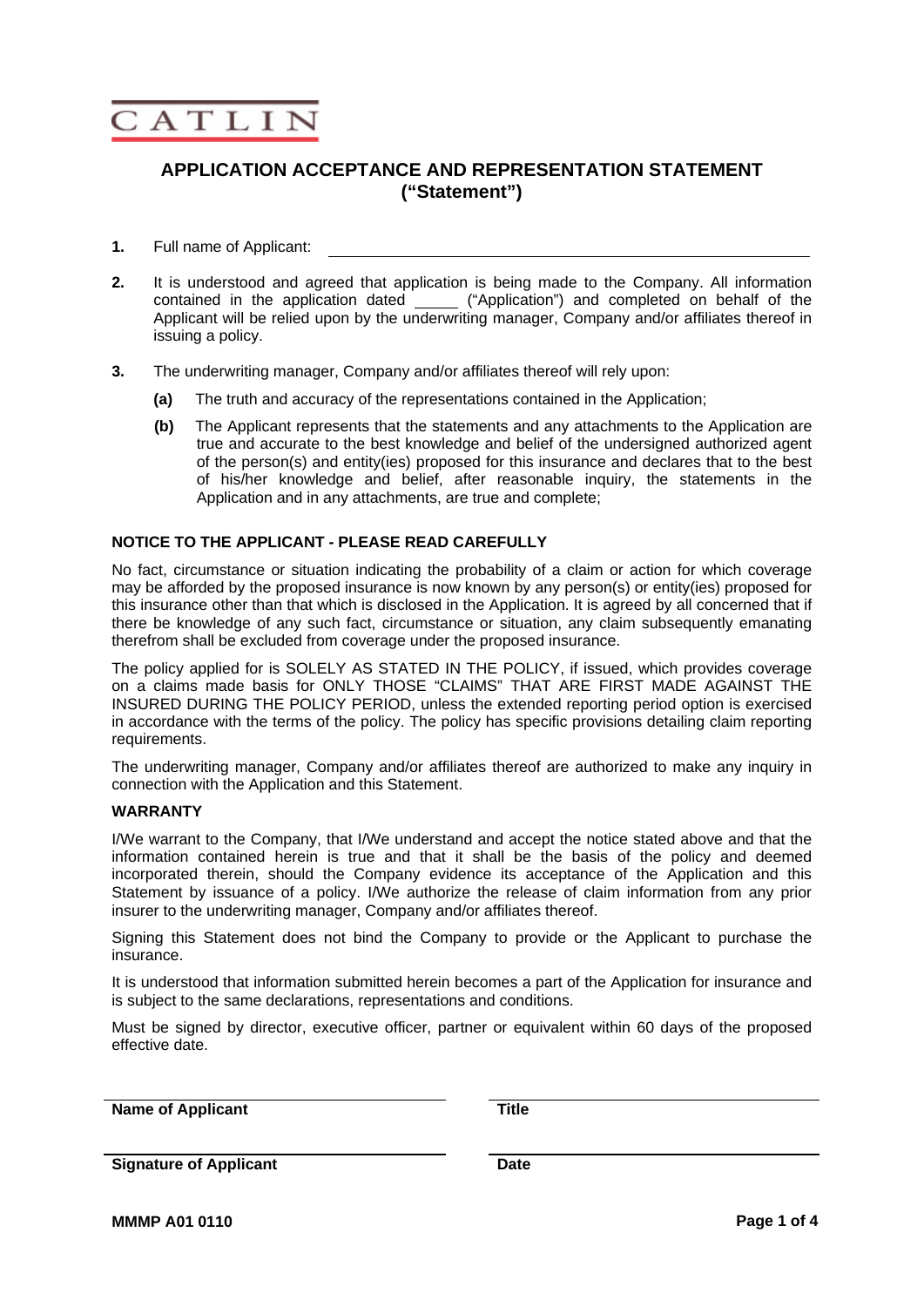# **FRAUD NOTICE**

Any person who knowingly presents a false or fraudulent claim for payment of a loss or benefit or knowingly presents false information in an application for insurance is guilty of a crime and may be subject to fines and confinement in prison.

### **STATE SPECIFIC PROVISIONS**

| <b>Arkansas</b>                | Any person who knowingly presents a false or fraudulent claim for payment of<br>a loss or benefit or knowingly presents false information in an application for<br>insurance is guilty of a crime and may be subject to fines and confinement in<br>prison.                                                                                                                                                                                                                                                                                                                                                                                                                                                                     |
|--------------------------------|---------------------------------------------------------------------------------------------------------------------------------------------------------------------------------------------------------------------------------------------------------------------------------------------------------------------------------------------------------------------------------------------------------------------------------------------------------------------------------------------------------------------------------------------------------------------------------------------------------------------------------------------------------------------------------------------------------------------------------|
| Colorado                       | It is unlawful to knowingly provide false, incomplete, or misleading facts or<br>information to an insurance company for the purpose of defrauding or<br>attempting to defraud the company. Penalties may include imprisonment, fines,<br>denial of insurance and civil damages. Any insurance company or agent of an<br>insurance company who knowingly provides false, incomplete, or misleading<br>facts or information to a policyholder or claimant for the purpose of defrauding<br>or attempting to defraud the policyholder or claiming with regard to a settlement<br>or award payable for insurance proceeds shall be reported to the Colorado<br>Division of Insurance within the Department of Regulatory Agencies. |
| <b>District of</b><br>Columbia | WARNING: It is a crime to provide false or misleading information to an insurer<br>for the purpose of defrauding the insurer or any other person. Penalties include<br>imprisonment and/or fines. In addition, an insurer may deny insurance benefits<br>if false information materially related to a claim was provided by the applicant.                                                                                                                                                                                                                                                                                                                                                                                      |
| <b>Florida</b>                 | Any person who knowingly and with intent to injure, defraud, or deceive any<br>insurer files a statement of claim or an application containing any false,<br>incomplete, or misleading information is guilty of a felony of the third degree.                                                                                                                                                                                                                                                                                                                                                                                                                                                                                   |
| Hawaii                         | For your protection, Hawaii law requires you to be informed that presenting a<br>fraudulent claim for payment of a loss or benefit is a crime punishable by fines<br>or imprisonment, or both.                                                                                                                                                                                                                                                                                                                                                                                                                                                                                                                                  |
| Kentucky                       | Any person who knowingly and with intent to defraud any insurance company<br>or other person files an application for insurance containing any materially false<br>information or conceals, for the purpose of misleading, information concerning<br>any fact material thereto commits a fraudulent insurance act, which is a crime.                                                                                                                                                                                                                                                                                                                                                                                            |
| Louisiana                      | Any person who knowingly presents a false or fraudulent claim for payment of<br>a loss or benefit or knowingly presents false information in an application for<br>insurance is guilty of a crime and may be subject to fines and confinement in<br>prison.                                                                                                                                                                                                                                                                                                                                                                                                                                                                     |
| <b>Maine</b>                   | It is a crime to knowingly provide false, incomplete or misleading information to<br>an insurance company for the purpose of defrauding the company. Penalties<br>may include imprisonment, fines, or denial of insurance benefits.                                                                                                                                                                                                                                                                                                                                                                                                                                                                                             |
| <b>Maryland</b>                | Any person who knowingly and willfully presents a false or fraudulent claim for<br>payment of a loss or benefit or who knowingly and willfully presents false<br>information in an application for insurance is guilty of a crime and may be<br>subject to fines and confinement in prison.                                                                                                                                                                                                                                                                                                                                                                                                                                     |
| <b>New Jersey</b>              | Any person who includes any false or misleading information on an application<br>for an insurance policy is subject to criminal and civil penalties.                                                                                                                                                                                                                                                                                                                                                                                                                                                                                                                                                                            |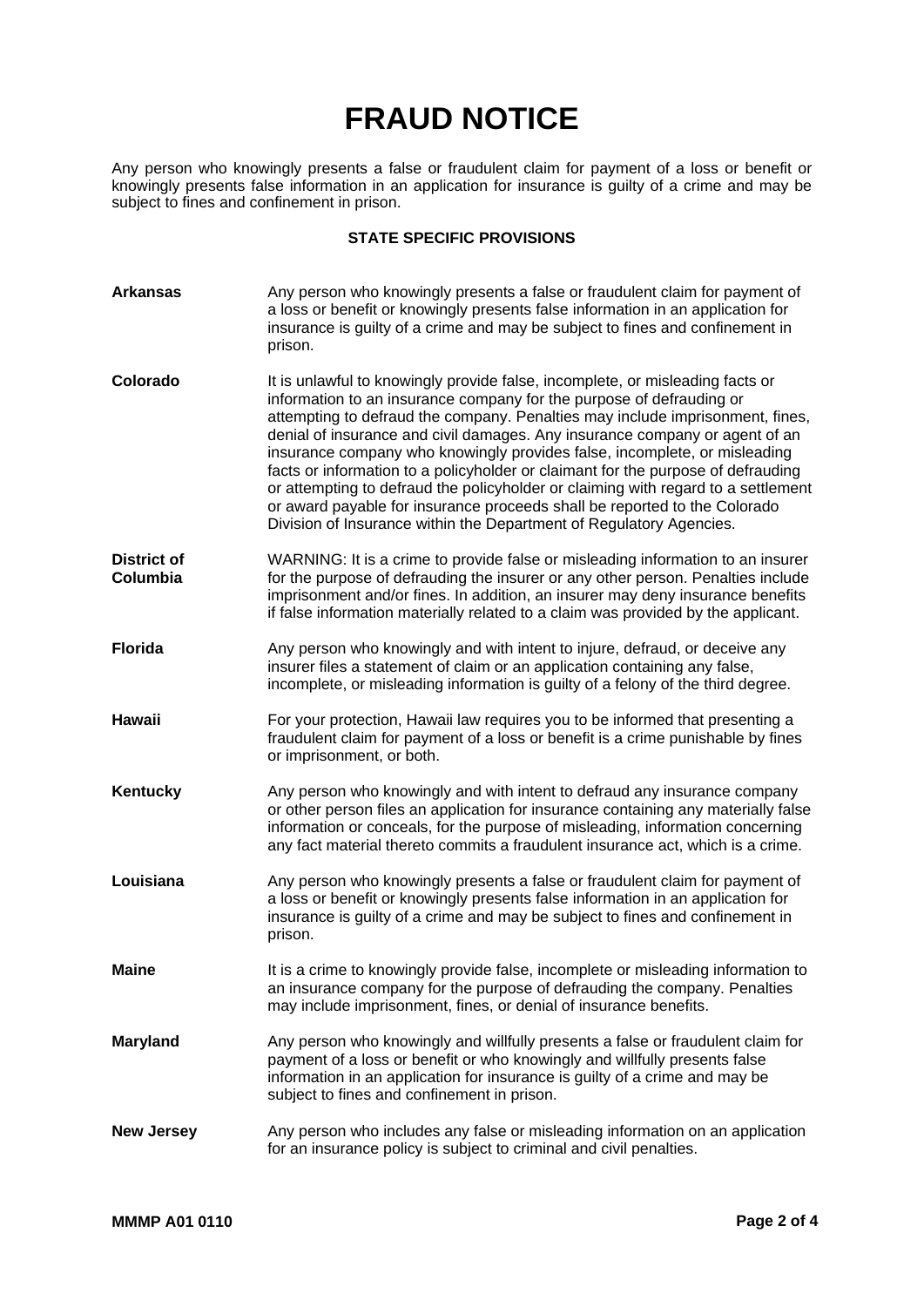| <b>New Mexico</b> | Any person who knowingly presents a false or fraudulent claim for payment of<br>a loss or benefit or knowingly presents false information in an application for<br>insurance is guilty of a crime and may be subject to civil fines and criminal<br>penalties.                                                                                                                                                                                                                                                                                                                                                                                                                    |
|-------------------|-----------------------------------------------------------------------------------------------------------------------------------------------------------------------------------------------------------------------------------------------------------------------------------------------------------------------------------------------------------------------------------------------------------------------------------------------------------------------------------------------------------------------------------------------------------------------------------------------------------------------------------------------------------------------------------|
| <b>New York</b>   | All commercial insurance forms, except as provided for automobile insurance:<br>Any person who knowingly and with intent to defraud any insurance company<br>or other person files an application for insurance or statement of claim<br>containing any materially false information, or conceals for the purpose of<br>misleading, information concerning any fact material thereto, commits a<br>fraudulent insurance act, which is a crime, and shall also be subject to a civil<br>penalty not to exceed five thousand dollars and the stated value of the claim<br>for each such violation.                                                                                  |
|                   | Automobile insurance forms<br>Any person who knowingly makes or knowingly assists, abets, solicits or<br>conspires with another to make a false report of the theft, destruction, damage<br>or conversion of any motor vehicle to a law enforcement agency, the<br>department of motor vehicles or an insurance company, commits a fraudulent<br>insurance act, which is a crime, and shall also be subject to a civil penalty not<br>to exceed five thousand dollars and the value of the subject motor vehicle or<br>stated claim for each violation.                                                                                                                           |
|                   | Fire Insurance: Any person who knowingly and with intent to defraud any<br>insurance company or other person files an application for insurance<br>containing any false information, or conceals for the purpose of misleading,<br>information concerning any fact material thereto, commits a fraudulent<br>insurance act, which is a crime. The proposed insured affirms that the<br>foregoing information is true and agrees that these applications shall constitute<br>a part of any policy issued whether attached or not and that any willful<br>concealment or misrepresentation of a material fact or circumstances shall be<br>grounds to rescind the insurance policy. |
| Ohio              | Any person who, with intent to defraud or knowing that he is facilitating a fraud<br>against an insurer, submits an application or files a claim containing a false or<br>deceptive statement is guilty of insurance fraud.                                                                                                                                                                                                                                                                                                                                                                                                                                                       |
| <b>Oklahoma</b>   | WARNING: Any person who knowingly, and with intent to injure, defraud or<br>deceive any insurer, makes any claim for the proceeds of an insurance policy<br>containing any false, incomplete or misleading information is guilty of a felony.                                                                                                                                                                                                                                                                                                                                                                                                                                     |
| Oregon            | Any person who, with INTENT TO DEFRAUD or knowing that he is facilitating a fraud<br>against an insurer, submits an application or files a claim containing a false or deceptive<br>statement MAY BE guilty of insurance fraud."                                                                                                                                                                                                                                                                                                                                                                                                                                                  |
| Pennsylvania      | Any person who knowingly and with intent to defraud any insurance company<br>or other person files an application for insurance or statement of claim<br>containing any materially false information or conceals for the purpose of<br>misleading, information concerning any fact material thereto commits a<br>fraudulent insurance act, which is a crime and subjects such person to criminal<br>and civil penalties.                                                                                                                                                                                                                                                          |
|                   | Auto: Any person who knowingly and with intent to injure or defraud any<br>insurer files an application or claim containing any false, incomplete or<br>misleading information shall, upon conviction, be subject to imprisonment for<br>up to seven years and the payment of a fine of up to \$15,000.                                                                                                                                                                                                                                                                                                                                                                           |